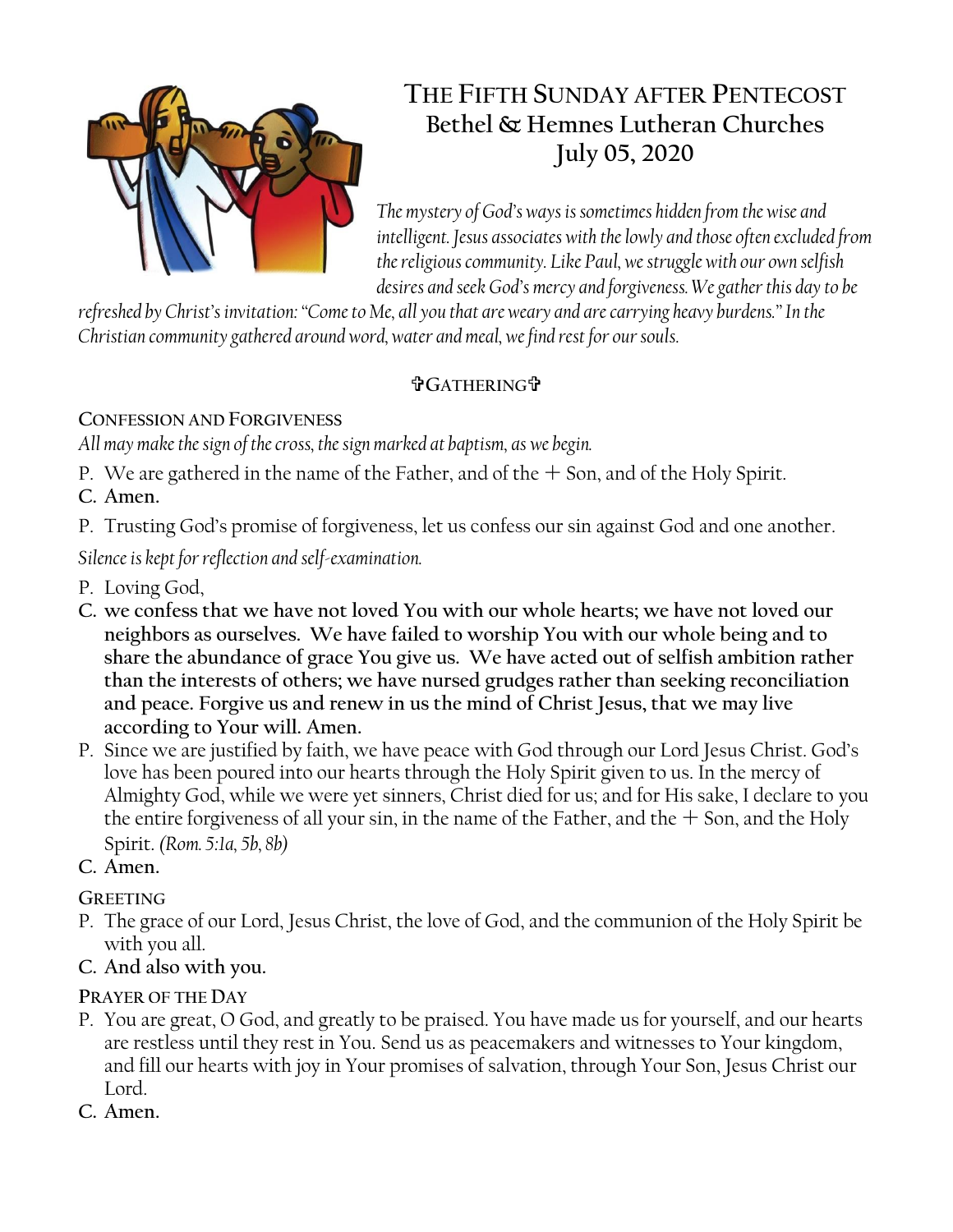## **WORD**

#### **FIRST READING: Zechariah 9:9-12**

*The coming messianic king will inaugurate an era of disarmament and prosperity. Because of God's covenant with Israel, they are designated as "prisoners of hope."* Rejoice greatly, O daughter Zion! Shout aloud, O daughter Jerusalem! Lo, your King comes to you; triumphant and victorious is He, humble and riding on a donkey, on a colt, the foal of a donkey. <sup>10</sup>He will cut off the chariot from Ephraim and the warhorse from Jerusalem; and the battle bow shall be cut off, and He shall command peace to the nations; His dominion shall be from sea to sea, and from the River to the ends of the earth. <sup>11</sup>As for you also, because of the blood of My covenant with you, I will set your prisoners free from the waterless pit. <sup>12</sup>Return to your stronghold, O prisoners of hope; today I declare that I will restore to you double. The Word of the Lord. **Thanks be to God.**

#### **Psalm 145:8-14**

The LORD is gracious and full of compassion, slow to anger and of great kindness. **<sup>9</sup>The LORD is loving to everyone and His compassion is over all His works.**  <sup>10</sup>All Your works praise You, O LORD, and Your faithful servants bless You. **<sup>11</sup>They make known the glory of Your kingdom and speak of Your power;** <sup>12</sup>that the peoples may know of Your power and the glorious splendor of Your kingdom. **<sup>13</sup>Your kingdom is an everlasting kingdom; Your dominion endures throughout all ages.**  <sup>14</sup>The LORD is faithful in all His words and merciful in all His deeds. **<sup>15</sup>The LORD upholds all those who fall; He lifts up those who are bowed down.** 

#### **SECOND READING: Romans 7:15-25**

*In his letter to the Romans, Paul argues that we are made right with God through Christ's action rather than through our own works. To illustrate our need for Christ, he offers us a picture of one who tries to do what is right, only to discover good intentions are not enough.*

I do not understand my own actions. For I do not do what I want, but I do the very thing I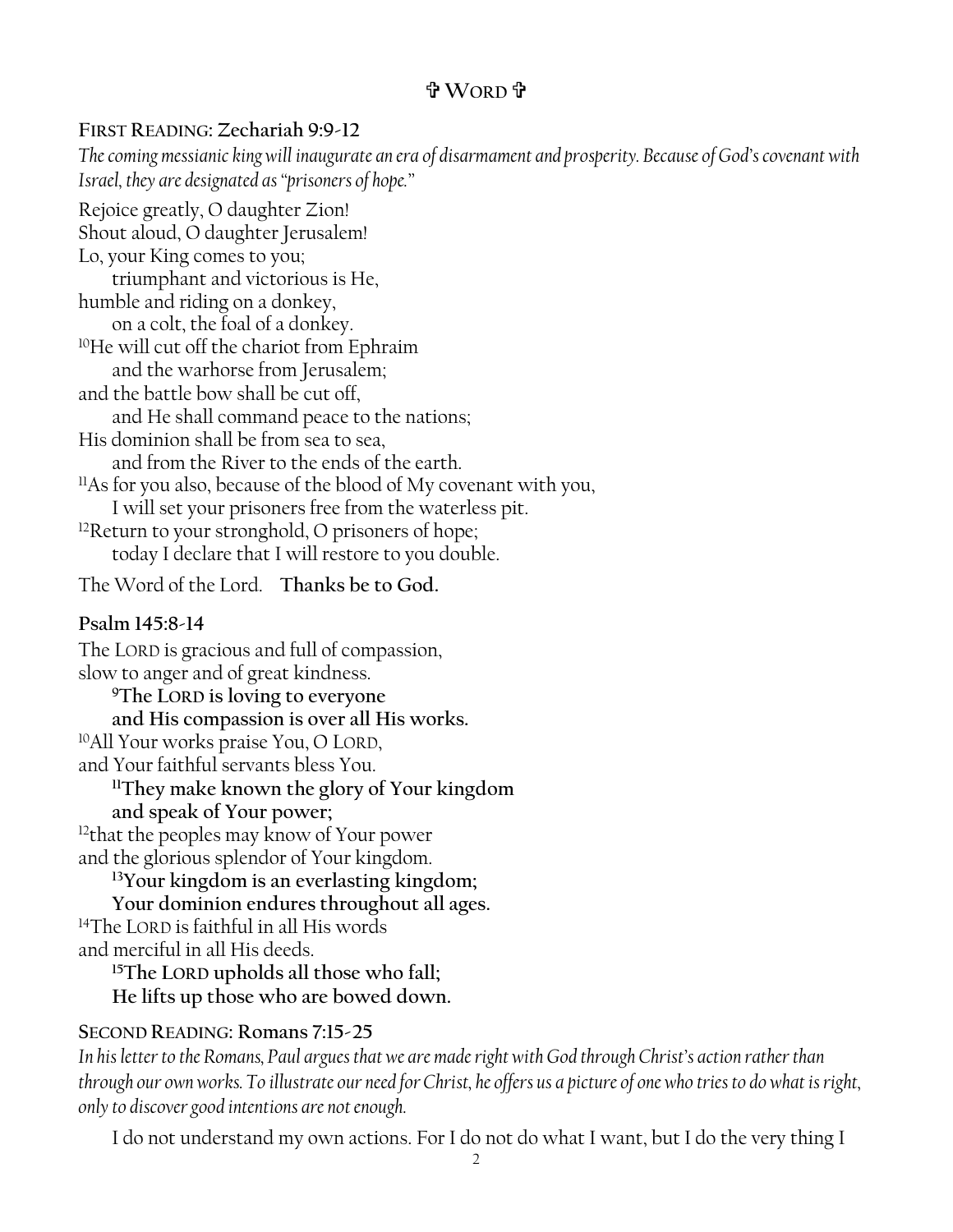hate. <sup>16</sup> Now if I do what I do not want, I agree that the law is good. <sup>17</sup> But in fact it is no longer I that do it, but sin that dwells within me. <sup>18</sup> For I know that nothing good dwells within me, that is, in my flesh. I can will what is right, but I cannot do it. <sup>19</sup> For I do not do the good I want, but the evil I do not want is what I do. <sup>20</sup> Now if I do what I do not want, it is no longer I that do it, but sin that dwells within me.

<sup>21</sup> So I find it to be a law that when I want to do what is good, evil lies close at hand. <sup>22</sup> For I delight in the law of God in my inmost self, <sup>23</sup> but I see in my members another law at war with the law of my mind, making me captive to the law of sin that dwells in my members. <sup>24</sup>Wretched man that I am! Who will rescue me from this body of death? 25 Thanks be to God through Jesus Christ our Lord! So then, with my mind I am a slave to the law of God, but with my flesh I am a slave to the law of sin.

 $8:1$  There is therefore now no condemnation for those who are in Christ Jesus.  $2$  For the law of the Spirit of life in Christ Jesus has set you free from the law of sin and of death. <sup>3</sup> For God has done what the law, weakened by the flesh, could not do: by sending his own Son in the likeness of sinful flesh, and to deal with sin, he condemned sin in the flesh, <sup>4</sup> so that the just requirement of the law might be fulfilled in us, who walk not according to the flesh but according to the Spirit.

The Word of the Lord. **Thanks be to God.**

**GOSPEL ACCLAMATION**



#### **HOLY GOSPEL**: St. **Matthew 11:16-19, 25-30**

*In Matthew's gospel, John the Baptist and Jesus are described as having very different approaches to ministry, though they both proclaim the same message of God's kingdom. Here, Jesus chides people who seem to find fault with all preachers as an excuse for ignoring the word of God. He thanks God that wisdom and intelligence are not needed to receive what God has to offer.*

#### **C.** *(spoken)* **Glory to You, O Lord.**

[Jesus spoke to the crowd saying:] "To what will I compare this generation? It is like children sitting in the marketplaces and calling to one another,

<sup>17</sup>We played the flute for you, and you did not dance;

we wailed, and you did not mourn.'

<sup>18</sup>For John came neither eating nor drinking, and they say, 'He has a demon'; <sup>19</sup>the Son of Man came eating and drinking, and they say, 'Look, a glutton and a drunkard, a friend of tax collectors and sinners!' Yet wisdom is vindicated by her deeds."

<sup>25</sup>At that time Jesus said, "I thank You, Father, Lord of heaven and earth, because You have hidden these things from the wise and the intelligent and have revealed them to infants; <sup>26</sup>yes, Father, for such was Your gracious will. <sup>27</sup>All things have been handed over to Me by My Father;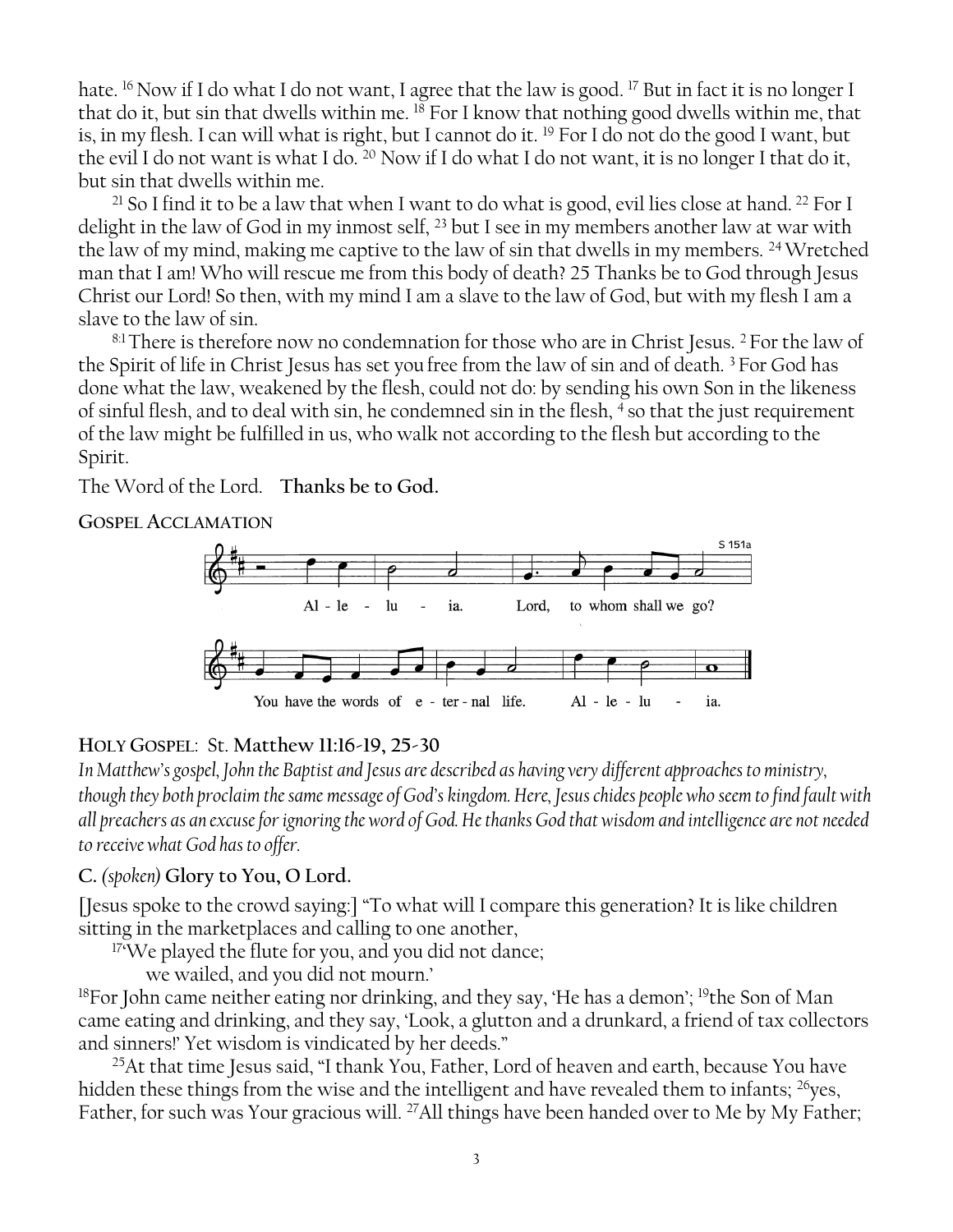and no one knows the Son except the Father, and no one knows the Father except the Son and anyone to whom the Son chooses to reveal Him.

<sup>28</sup> Come to Me, all you that are weary and are carrying heavy burdens, and I will give you rest. <sup>29</sup>Take My yoke upon you, and learn from Me; for I am gentle and humble in heart, and you will find rest for your souls. <sup>30</sup>For My yoke is easy, and My burden is light."

P. The Gospel of the Lord. **C.** *(spoken)* **Praise to You, O Christ.**

#### **SERMON**

**HYMN OF THE DAY** *Come, Gracious Spirit, Heavenly Dove* 



**THE APOSTLES' CREED**

I believe in God, the Father almighty, creator of heaven and earth.

I believe in Jesus Christ, His only Son, our Lord.

He was conceived by the power of the Holy Spirit and born of the virgin Mary. He suffered under Pontius Pilate, was

crucified, died, and was buried. He descended into hell. On the third day He rose again. He ascended into heaven, and is seated at the right hand of the Father. He will come again to judge the living and the dead.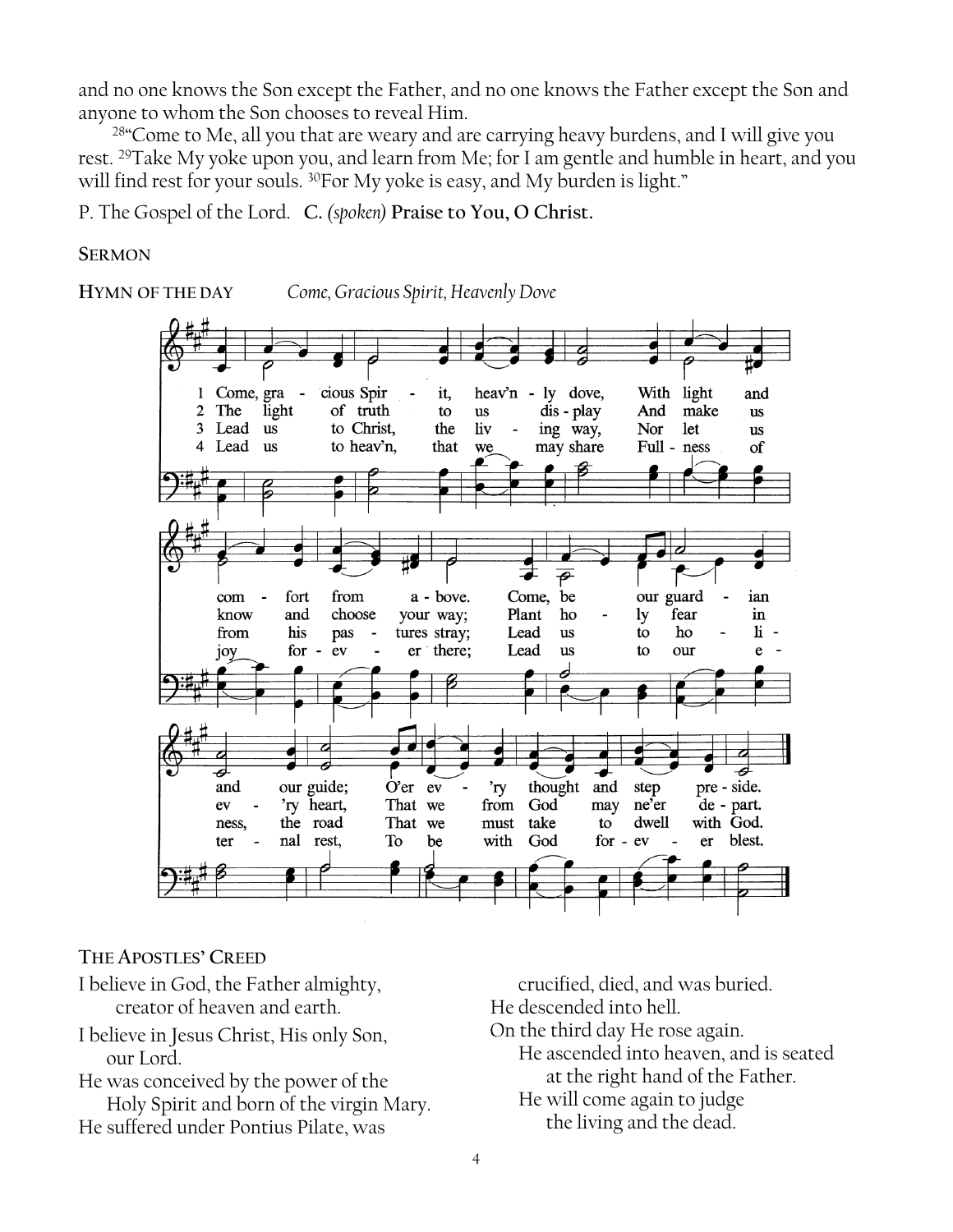I believe in the Holy Spirit, the holy catholic Church, the communion of saints,

the forgiveness of sins, the resurrection of the body, and the life everlasting. Amen

#### **<sup>P</sup>RAYER** .

#### **OFFERING**

*If you have not signed up for electronic giving, you can mail your offering in to Bethel (P.O. Box 126, Porter, 56280), you may drop it in the offering box at the church, or you may make your offering online at our website [\(www.bethelofporter.com\)](http://www.bethelofporter.com/).* 

#### **OFFERTORY**



#### **OFFERTORY PRAYER**

- P. Gracious God,
- **C. You open Your hand, filling our lives with all good things and renewing the face of the earth. We offer our gifts in thanksgiving for all that we have received from Your bounty. Accept them for the sake of Him who offered His life for us, Jesus Christ our Lord. Amen.**

#### **PRAYERS OF INTERCESSION**

Called into unity with one another and the whole creation, let us join together to pray for the church, the world, and all who are in need.

*A brief silence.*

We pray for the Church. Sustain us as we share Your Word. Embrace us as we struggle to find our common ground. Lift up leaders with powerful and prophetic voices. Free us from stagnant faith. Lord, in Your mercy,

#### C. **hear our prayer.**

We pray for the well-being of creation. Protect the air, water, and land from abuse and pollution. Free us from apathy in our care of creation and direct us toward sustainable living. Lord, in Your mercy,

C. **hear our prayer.**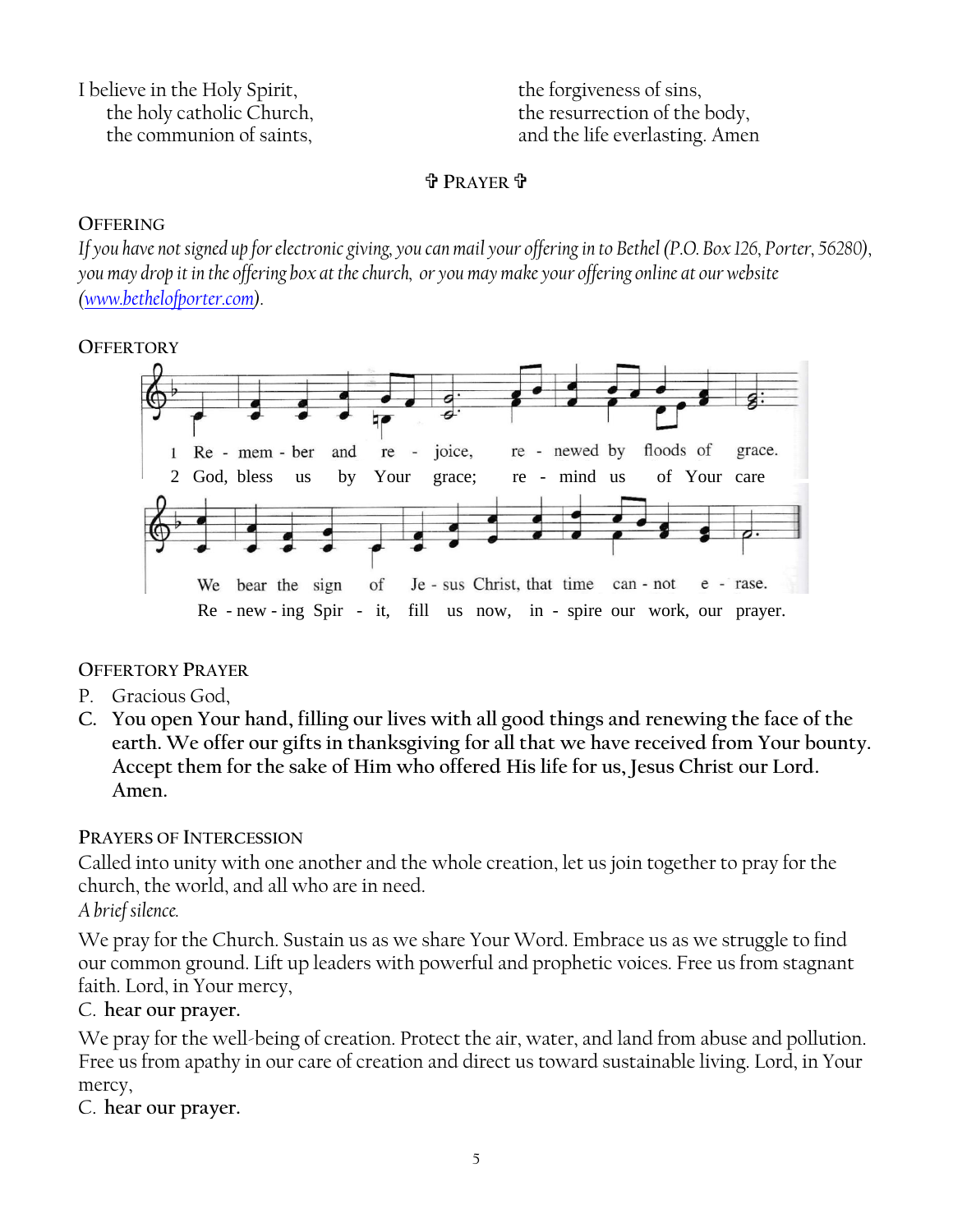We pray for the nations, especially the United States as we celebrate 244 years as a nation. Guide leaders in developing just policies and guide difficult conversations. Lead our nation to use its resources in honor, justice, peacefulness, and generosity. Lord, in Your mercy,

#### C. **hear our prayer.**

We pray for all in need. For all who are tired, feeling despair, oppressed or sick, especially Merv, Emily, Angie, Lynette, Shirlee, and Lisa. Strengthen those who labor, encourage the unemployed, and support those in want. Take their yoke upon You and ease their burdens. Lord, in Your mercy,

### C. **hear our prayer.**

We remember those who have died in the faith *(especially),* and look with joyful anticipation to the resurrection of the body to life everlasting. Lord, in Your mercy,

### C. **hear our prayer.**

O God of justice and love, receive these prayers, and those desires too deep for words. We give thanks to You that You illumine our way through life with the words of Your Son. Give us the light we need, awaken us to the needs of others, and at the end bring all the world to Your feast; through Jesus Christ our Lord.

**C. Amen.**

## **THE LORD'S PRAYER**

Our Father Who art in heaven, hallowed be Thy name, Thy kingdom come, Thy will be done, on earth as it is in heaven. Give us this day our daily bread; and forgive us our trespasses

as we forgive those who trespass against us; and lead us not into temptation, but deliver us from evil. For Thine is the kingdom, and the power, and the glory, forever and ever. Amen.

## **SENDING**

**BLESSING**

P. Jesus is the vine and we are the branches. May you be rooted and grounded in His love. Almighty God, Father,  $+$  Son, and Holy Spirit, bless you now and forever.

C. Amen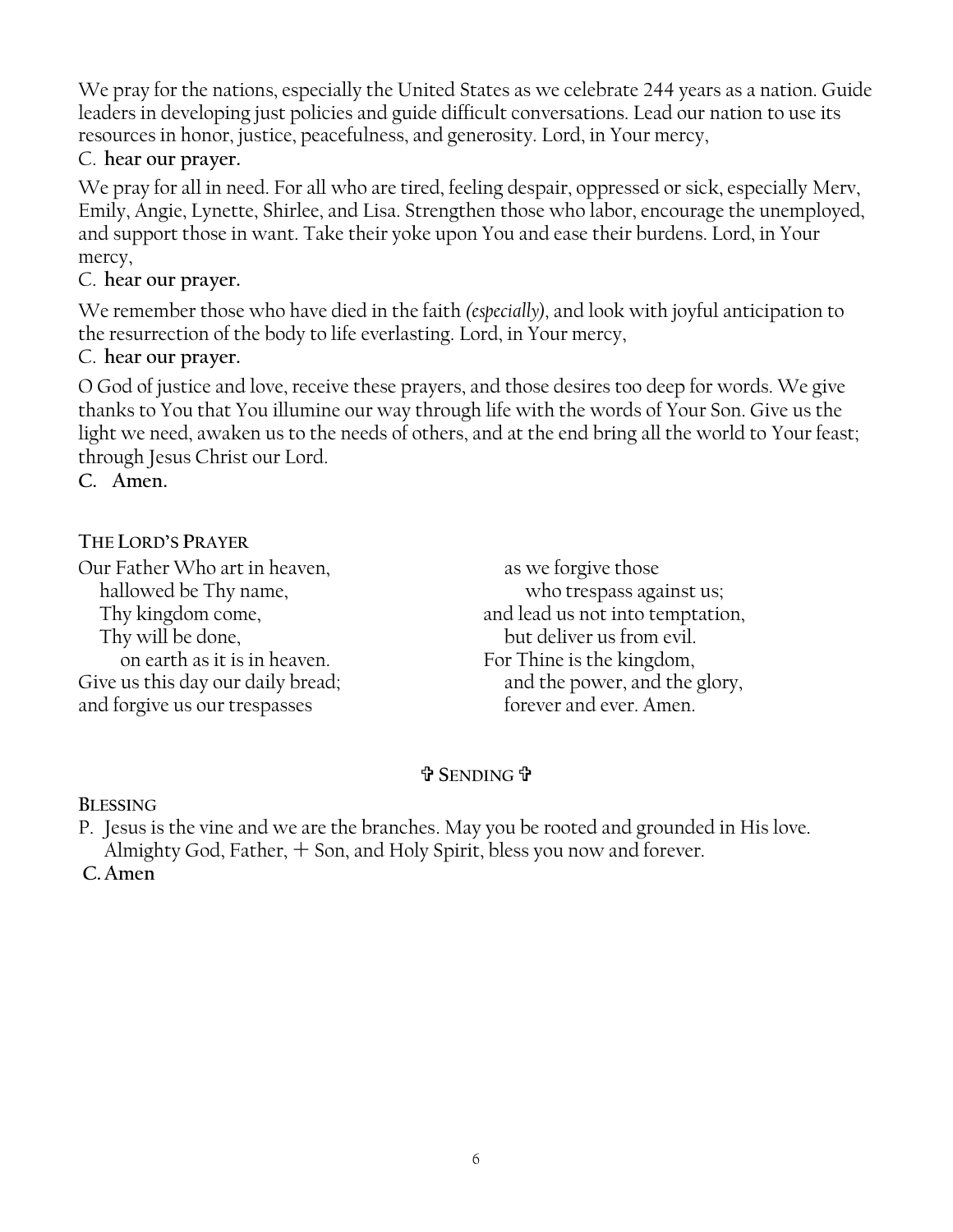

#### **DISMISSAL**

- P. Go in peace to love and serve the Lord.
- **C. Thanks be to God.**

**Those who Serve: Ministers:** All the People of God **Presider:** Pastor Ellen Munter

Reader: Terry Dybsetter